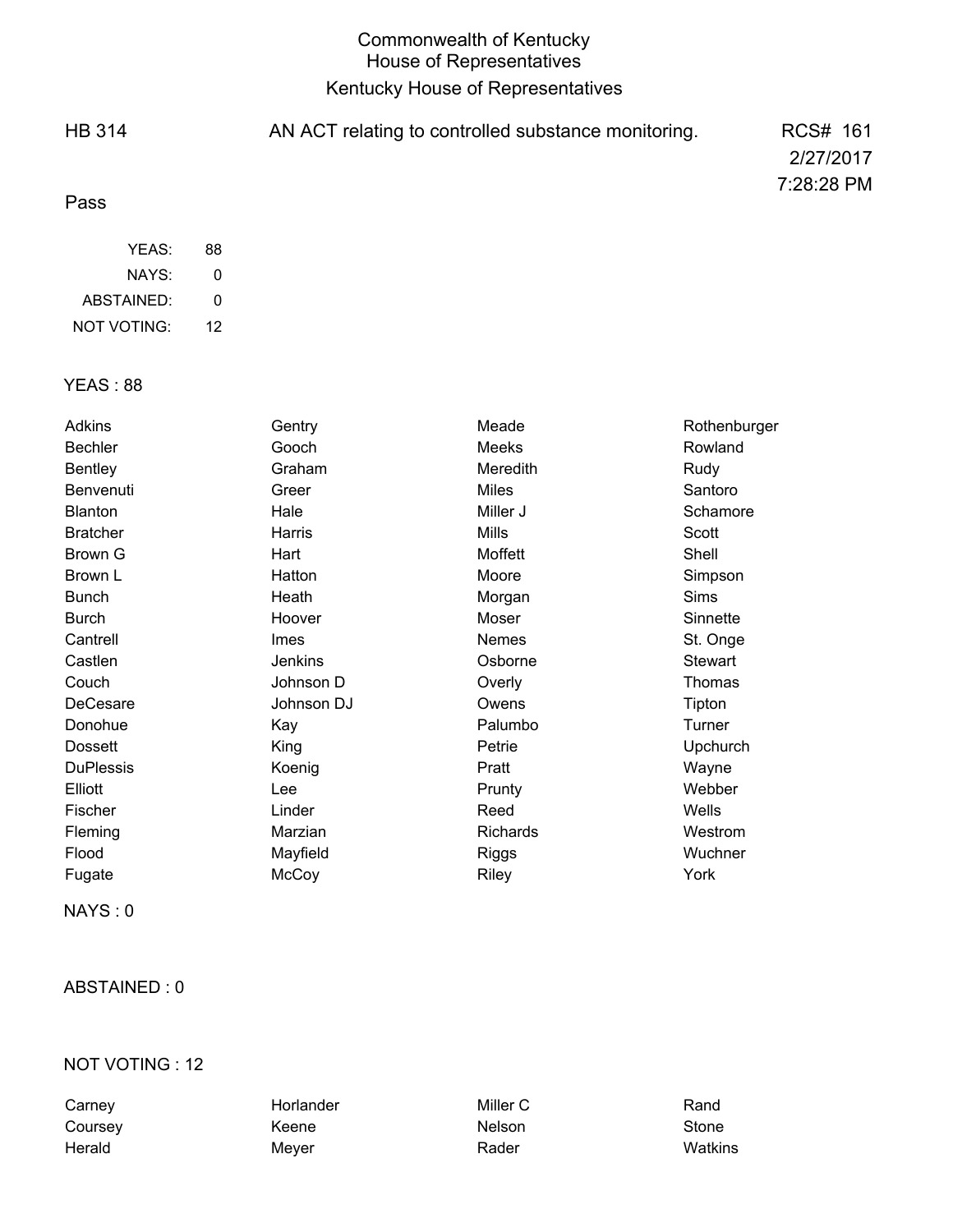|                         |                                                  |     | <b>Commonwealth of KY Senate</b>                             |            |              |             |          |
|-------------------------|--------------------------------------------------|-----|--------------------------------------------------------------|------------|--------------|-------------|----------|
| 2017 Regular Session    |                                                  |     |                                                              |            |              |             |          |
| Tuesday, March 14, 2017 |                                                  |     |                                                              | <b>YEA</b> | 33           |             |          |
|                         | <b>Bill: HB 314</b>                              |     |                                                              |            |              | <b>NAY</b>  | 3        |
|                         | Motion to:   PASS HB 314 W/ SCS 1, SFA 1, SCTA 1 |     |                                                              |            |              | <b>PASS</b> |          |
|                         |                                                  |     | Title:   AN ACT relating to controlled substance monitoring. |            |              |             | 0        |
|                         |                                                  |     |                                                              |            |              |             |          |
|                         |                                                  | YNP |                                                              | YNP        |              |             | YNP      |
| <b>*Alvarado</b>        |                                                  |     | *Hornback                                                    |            | *Schroder    |             |          |
| *Bowen                  |                                                  |     | <b>*Humphries</b>                                            |            | *Seum        |             |          |
| *Buford                 |                                                  |     | Jones                                                        |            | *Smith       |             |          |
| <i>*</i> Carpenter      |                                                  |     | *Kerr                                                        |            | *Stivers     |             |          |
| <b>*Carroll, Danny</b>  |                                                  |     | <b>*McDaniel</b>                                             |            | *Thayer      |             |          |
| Carroll, Julian         |                                                  |     | <b>McGarvey</b>                                              |            | Thomas       |             |          |
| <b>Clark</b>            |                                                  |     | *Meredith                                                    |            | Turner       |             |          |
| *Embry                  |                                                  |     | <b>Neal</b>                                                  |            | <b>Webb</b>  |             |          |
| *Girdler                |                                                  |     | <b>Parrett</b>                                               |            | *West        |             |          |
| <i><b>*Givens</b></i>   |                                                  |     | *Raque Adams                                                 |            | *Westerfield |             |          |
| <b>Harper Angel</b>     |                                                  |     | <b>Ridley</b>                                                |            | *Wilson      |             |          |
| <b>*Harris</b>          |                                                  |     | *Robinson                                                    |            | *Wise        |             |          |
| *Higdon                 |                                                  |     | *Schickel                                                    |            |              |             | 12:56 PM |